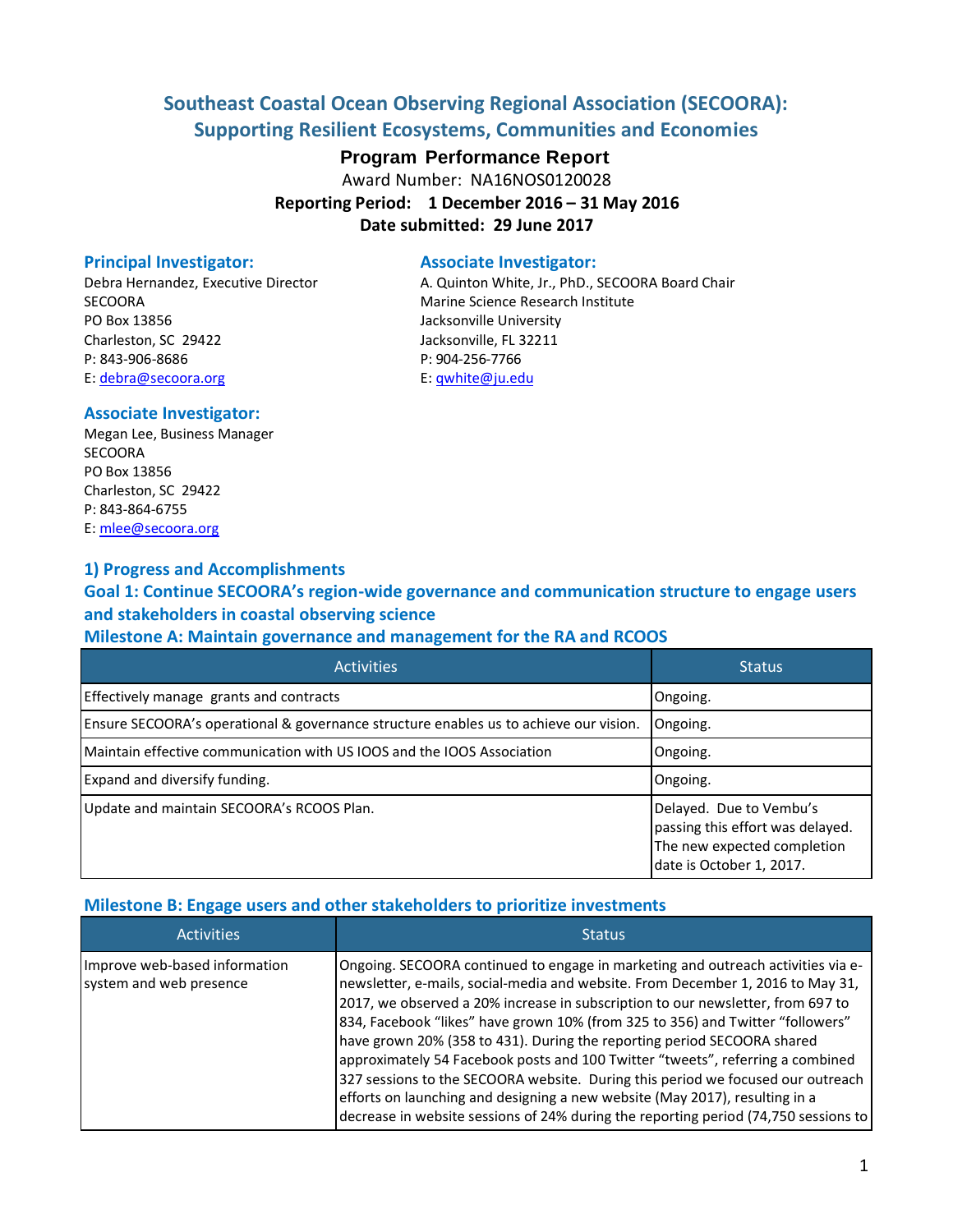| <b>Activities</b>                                                                                         | <b>Status</b>                                                                                                                                                                                                                                                                                                               |
|-----------------------------------------------------------------------------------------------------------|-----------------------------------------------------------------------------------------------------------------------------------------------------------------------------------------------------------------------------------------------------------------------------------------------------------------------------|
|                                                                                                           | 56,910 sessions). SECOORA newsletters, stories and videos can be accessed on our<br>website, Facebook and Twitter.                                                                                                                                                                                                          |
| Identify and promote opportunities for<br>non-members to engage in SECOORA<br>activities and initiatives. | Ongoing. New fellowship/scholarship and data challenge initiatives are underway.<br>Three data challenge winners were selected and announced at the SECOORA<br>Annual meeting.                                                                                                                                              |
| Implement an effective outreach<br>strategy.                                                              | Ongoing.                                                                                                                                                                                                                                                                                                                    |
| Support citizen science opportunities.                                                                    | Evaluation of citizen science activities in the region is ongoing.                                                                                                                                                                                                                                                          |
| Engage students in problem solving<br>using ocean observing data.                                         | Ongoing. Two students accepted NOAA EPP internships at USF, Cheyenne Maio-<br>Silva and Michaela Lawrence. They will begin their internships June 1.                                                                                                                                                                        |
| Coordination of SOCAN activities                                                                          | Ongoing. An OA Monitoring workshop was held February 27 and 28, 2017. Sixteen<br>OA experts participated. A draft report is available for review. Additionally, the<br>SOCAN Steering Committee is evaluating options for restructuring to create some<br>working groups, and make the steering committee a little smaller. |
| Animal Telemetry Workshop (Joint<br>SECOORA, CariCOOS and US IOOS)                                        | Complete. The ATN workshop was very successful, with 45-50 participants. A draft<br>workshop report is currently undergoing review. Meeting Materials:<br>http://secoora.org/atnworkshop2017/                                                                                                                               |

# **Milestone C: Maintain and Operate DMAC (SECOORA and Axiom Data Science, LLC)**

| <b>Activities</b>                                                                                 | <b>Status</b>                                                                                                                                                                                                                                                                                                                                                                                                                                                                                                                                                                                                                                                                                                                                                                                                                                                                                                                                                                                                         |
|---------------------------------------------------------------------------------------------------|-----------------------------------------------------------------------------------------------------------------------------------------------------------------------------------------------------------------------------------------------------------------------------------------------------------------------------------------------------------------------------------------------------------------------------------------------------------------------------------------------------------------------------------------------------------------------------------------------------------------------------------------------------------------------------------------------------------------------------------------------------------------------------------------------------------------------------------------------------------------------------------------------------------------------------------------------------------------------------------------------------------------------|
| IOOS DMAC standards compliance and<br>implementation<br>Data Management, Products and<br>Services | Ongoing. We follow the IOOS recommended standards based services and<br>requirements to ingest, manage and provide access to all our funded data streams<br>(in-situ, remotely sensed and numerical models). See portal secoora org.<br>A few improvements over this period include:<br>Developed a static asset tool to aid in SECOORA planning (RCOOS, build-out,<br>etc). Trello. Tool.<br>Improved the inclusion of the CNAPS model into SECOORA, including improved<br>2.<br>metadata, imagery, and access via THREDDS. Trello. Portal.<br>Integrated new datasets into the SECOORA Portal:<br>1. NOAA Coastal relief models - Trello. Portal.<br>Extratropical storm surge guidance - Trello. Portal.<br>2.<br>FACT layers. Trello. Portal.<br>3.<br>New features on the portal include:<br>Station landing pages. Portal.<br>a.<br>PI provider landing pages. Portal.<br>b.<br>Station results in catalog search. Portal.<br>$\mathsf{C}$ .<br>New charting/time-series displays for all graphs. Portal.<br>d. |
| Maintenance of DMAC infrastructure<br>(hardware and software)                                     | Ongoing. Responsible contractor: Axiom Data Science, LLC.                                                                                                                                                                                                                                                                                                                                                                                                                                                                                                                                                                                                                                                                                                                                                                                                                                                                                                                                                             |
| <b>Establishment and release of new</b><br>ISECOORA content website                               | Ongoing. A soft launch of the new website occurred in May 2017. Key new<br>features include consistent colors aligned with SECOORA's branding, responsive<br>design, prominent highlight of the data and data portal, content rewrite and a<br>strong focus on linking our data efforts to theme areas.                                                                                                                                                                                                                                                                                                                                                                                                                                                                                                                                                                                                                                                                                                               |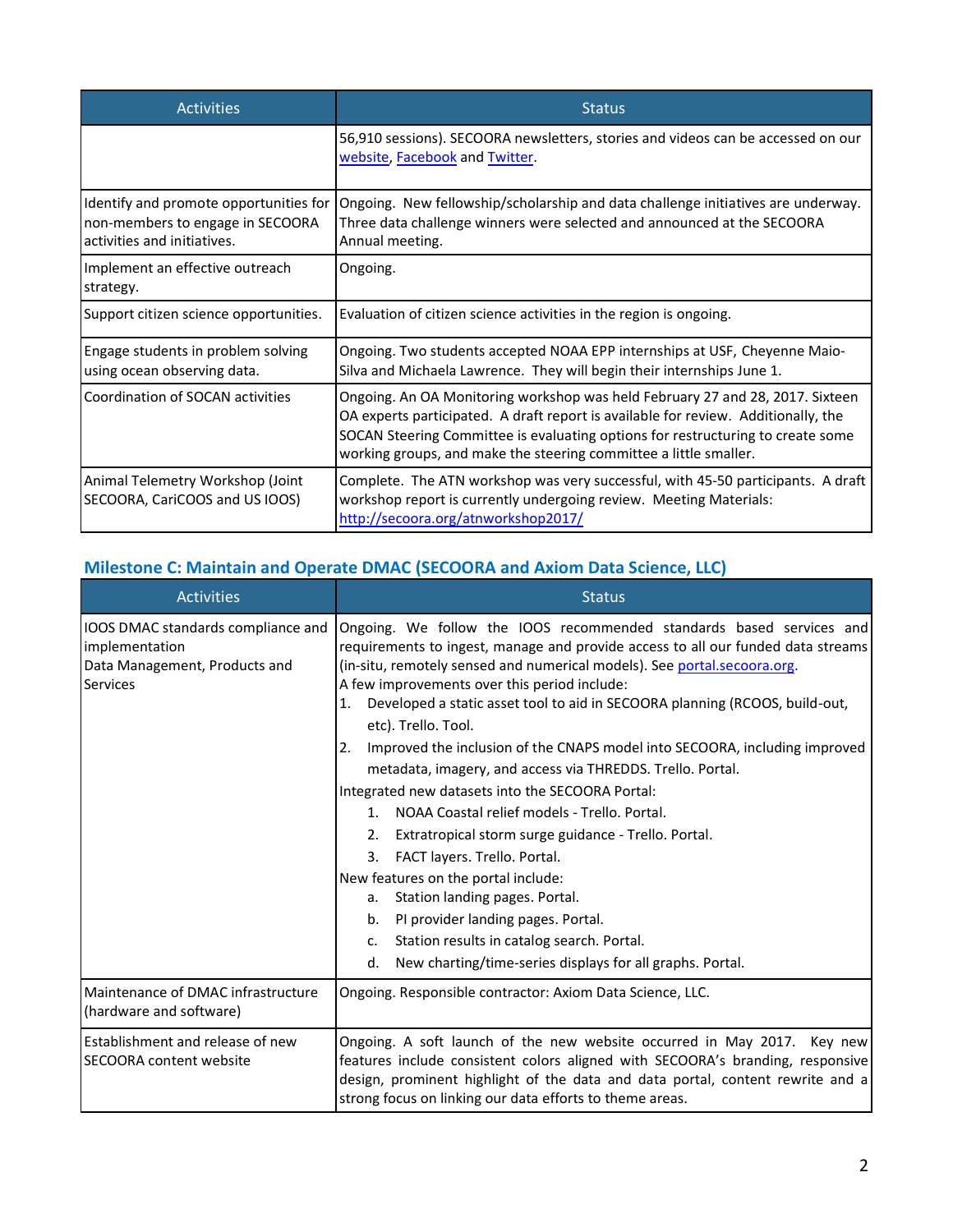## **Goal 2: Maintain existing core observation investments in the region Milestone A: Maintain HF Radars distributed throughout the region: Ongoing.**

| Institution/Contractor                                                                                                                                                | <b>Status</b>                                                                                                                                                                                                                                                                                                                                                                                                                                                                                                                                                                                                                                                                                                                                                                                                                                                                                                                                                                                                                                                                                                                                                                                                                                                                               |
|-----------------------------------------------------------------------------------------------------------------------------------------------------------------------|---------------------------------------------------------------------------------------------------------------------------------------------------------------------------------------------------------------------------------------------------------------------------------------------------------------------------------------------------------------------------------------------------------------------------------------------------------------------------------------------------------------------------------------------------------------------------------------------------------------------------------------------------------------------------------------------------------------------------------------------------------------------------------------------------------------------------------------------------------------------------------------------------------------------------------------------------------------------------------------------------------------------------------------------------------------------------------------------------------------------------------------------------------------------------------------------------------------------------------------------------------------------------------------------|
| University of South Florida (UFS)<br>(Weisberg, Merz)- Support four<br>CODAR radar arrays on the West<br>Florida Shelf                                                | Operational uptime and average spatial range statistics: Naples (97.6%, 187km);<br>Venice (100%, 114.3km); Reddington Shores (99.7%, 190.7km) Fort DeSoto (99.8%,<br>134.6 km). Operational issues: No significant issues to report.                                                                                                                                                                                                                                                                                                                                                                                                                                                                                                                                                                                                                                                                                                                                                                                                                                                                                                                                                                                                                                                        |
| University of Georgia (UGA), Skidaway<br>Institute of Oceanography (SkIO)<br>(Savidge) -<br>Support two WERA radar arrays on St.<br>Catherine's and Jekyll Island, GA | Operational uptime and average spatial range statistics: Jekyll Island (78%, 0km)<br>and St. Catherine's Island (42.7%, 160km). Operational Issues: Both sites were<br>affected by hurricane Matthew and had power outages and damages. Repairs were<br>completed in January. Lightening damage has been a recurrent issue at St.<br>Catherine's, resulting in significantly reduced transmit power and range.<br>Some continuing struggles exist with transferring data to the SECOORA data portal.<br>The data are successfully pushed to HFRnet, through the UM gateway. However<br>some combination of SkIO's domain migration with SECOORA's new portal, along<br>with a change of personnel (Amft/Moore retirements, death of our IT manager in<br>FY16) continues to thwart successful transfer of data to SECOORA.<br>NOTE: Four new WERA radars (funded by NSF) were installed by SkIO on the Outer<br>Banks of North Carolina this spring. While not technically part of SECOORA, we<br>intend to make these data accessible to the public through SECOORA-funded<br>entities, i.e., the SECOORA website, or the visualization capabilities of the<br>SECOORA-funded R. He group at NCSU. Radars are 13.5MHz, and provide extensive<br>coverage of the northern SECOORA footprint |
| University of Miami (Shay) -<br>Support three WERA radar arrays at<br>Crandon, Virginia Key and Dania Beach                                                           | Operational uptime and average spatial range statistics: Virginia Key (99%,<br>117km), Crandon Park (85.2%, 139km); Dania Beach (81.8%, 98km). Operational<br>issues: Nothing significant for exiting sites. Negotiating (still!) with Florida Power<br>and Light Turkey Point facility for a possible permit for an HF radar site. It is now<br>being reviewed by the Nuclear Regulatory Commission. Our assessment of Elliot<br>Key is that it is not optimal and prohibitively expensive to service the HF radar unit<br>(e.g., requiring a boat to reach the site).                                                                                                                                                                                                                                                                                                                                                                                                                                                                                                                                                                                                                                                                                                                     |
| University of NC - Chapel Hill (UNCCH)<br>(Seim) - Support three CODAR radar<br>arrays on the Outer Banks of NC                                                       | Operational uptime and average spatial range statistics: Cape Hatteras (93.7%,<br>168km); Duck (96.4%, 190km); and Core Banks (99.2%, 217km). Operational issues:<br>The brief downtime at DUCK was due to a cut cable near the base of the<br>transmitter in early December 2016 that was promptly repaired.<br>NOTE: One of NSF-funded PEACH project WERA systems belonging to Skidaway<br>Institute of Oceanography is co-located with HATY and is sharing communications<br>infrastructure.                                                                                                                                                                                                                                                                                                                                                                                                                                                                                                                                                                                                                                                                                                                                                                                             |
| University of South Carolina (Voulgaris)<br>-Support two WERA arrays on Fort<br>Caswell, NC and Georgetown, SC                                                        | Operational uptime and average spatial range statistics: Georgetown (99.9%,<br>231km) and Fort Caswell (100%, 167km). Operations issues: Structural changes<br>were made at GTN to address potential interference with sea turtle nesting<br>activities prior to the nesting season.                                                                                                                                                                                                                                                                                                                                                                                                                                                                                                                                                                                                                                                                                                                                                                                                                                                                                                                                                                                                        |

# **Milestone B: Maintain in-situ stations along the Carolina and West Florida Shelf (WFS) coasts: Ongoing.**

| Institution/Contractor                                                                 | <b>Status</b>                                                                                                                                                                                                                                                                                                                                                                                                              |
|----------------------------------------------------------------------------------------|----------------------------------------------------------------------------------------------------------------------------------------------------------------------------------------------------------------------------------------------------------------------------------------------------------------------------------------------------------------------------------------------------------------------------|
| USF (Weisberg) - Coastal Ocean<br>Monitoring and Prediction System<br>(COMPS) moorings | Three real time surface moorings (C10, C12 and C13) were maintained, along with<br>two (non-real-time) subsurface (C11 and C15) moorings. The up-time of all sensors<br>on moorings is over 85%. Operational issues: Data telemetry system outages<br>either power limitations (mostly winter time) or antenna issues. Birds appear to<br>have been particularly disruptive at C10, where outages in winter were the worst |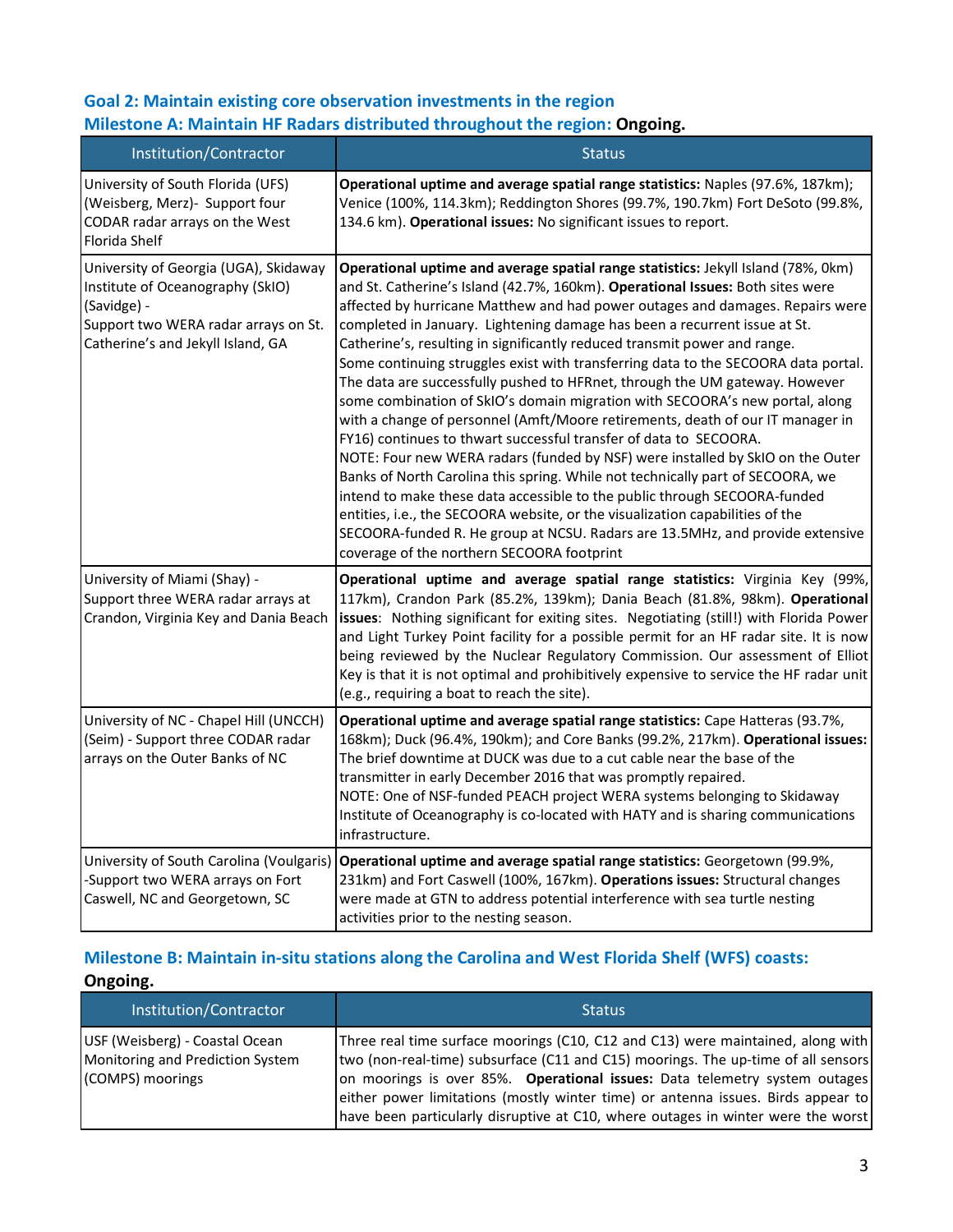| Institution/Contractor                                                                         | <b>Status</b>                                                                                                                                                                                                                                                                                                                                                                                                                                                                                                                                                                                                                                                                                                                                                                                                                                                                                                                                                                                                                                    |
|------------------------------------------------------------------------------------------------|--------------------------------------------------------------------------------------------------------------------------------------------------------------------------------------------------------------------------------------------------------------------------------------------------------------------------------------------------------------------------------------------------------------------------------------------------------------------------------------------------------------------------------------------------------------------------------------------------------------------------------------------------------------------------------------------------------------------------------------------------------------------------------------------------------------------------------------------------------------------------------------------------------------------------------------------------------------------------------------------------------------------------------------------------|
|                                                                                                | by a combination of lower sun angle, shorter days and lack of rain (to wash the<br>solar panels). With heavier rains recently we are back up to 92% in May 2017 (and<br>now 96% in June).                                                                                                                                                                                                                                                                                                                                                                                                                                                                                                                                                                                                                                                                                                                                                                                                                                                        |
| USF (Luther) -<br>Coastal tidal meteorological stations                                        | Operational issues: The Clam Bayou site in-water sensors had to be removed<br>temporarily in late April for renovations to the dock. The sensors were reinstalled<br>in late May and are functioning well. The datum for the water level gauge will be<br>re-established during the next regular service visit on June 27, 2017                                                                                                                                                                                                                                                                                                                                                                                                                                                                                                                                                                                                                                                                                                                  |
| University of North Carolina -<br>Wilmington (UNCW) (Leonard) -<br><b>UNCW</b> mooring network | Moorings ILM2, ILM3, LEJ3, SUN2, CAP2, FRP2 were maintained. Except for CAP2<br>and SUN2, sensors uptime is over 93%. Operational issues: LEJ3 - The CTD<br>deployed on the LEJ3 mooring has had intermittent reporting problems. The CTD<br>lost power February 11, 2017. Weather and vessel availability inhibited<br>replacement until May 2, 2017. Water temp data was available during this time<br>period from the co-located waverider buoy. SUN2 - was damaged by ship strike<br>around March 13, 2017. The mooring was replaced on April 11, 2017 during the<br>scheduled buoy turnaround cruise on board the R/V Savannah. SUN2Wave - The<br>mooring was recovered in December 2016 for a regularly scheduled mooring<br>refurbishment. The mooring was redeployed Feb. 2017. CAP2 - CTD lost power ~<br>March 12, 2017. CAP2 was damaged by either ship strike or experienced failure due<br>to severe weather damage. The buoy was replaced April 11, 2017 during the<br>scheduled buoy turnaround cruise on board the R/V Savannah. |

### **Milestone C: Maintain the sensors on NOAA GRNMS buoy: Ongoing.**

| Institution/Contractor                                                                                                                                                             | <b>Status</b>                                                                                                                                                                                                                                                                                                                                                                                                            |
|------------------------------------------------------------------------------------------------------------------------------------------------------------------------------------|--------------------------------------------------------------------------------------------------------------------------------------------------------------------------------------------------------------------------------------------------------------------------------------------------------------------------------------------------------------------------------------------------------------------------|
| UGA (Noakes) and University of<br>Delaware (UDEL) (Cai) - Support to<br>NOAA's Ocean Acidification Program<br>NDBC Gray's Reef National Marine<br>Sanctuary (GRNMS) NDBC ID #41008 | <b>UGA:</b> The SAMI-pH started failing in December 2016 and by January 2017, the pH<br>values were erratic. The values were pulled from the website since they were<br>unusable. PMEL sent a new SAMI-pH in late January and several attempts were<br>made to schedule replacement, but due to vessel, personnel conflicts and sea<br>conditions, the unit could not be replaced. It was decided to wait until the full |
| buoy                                                                                                                                                                               | spring service trip to install the SAMI-pH. UDEL: No new field samples were<br>collected, however continue to analyze time series data as it becomes available.                                                                                                                                                                                                                                                          |

## **Goal 3: Begin to address geographic gaps in observations Milestone A: Establish a regional glider observatory in the South Atlantic Bight (SAB): Ongoing.**

| Institution/Contractor                                                                                                                             | <b>Status</b>                                                                                                                                                                                                                                        |
|----------------------------------------------------------------------------------------------------------------------------------------------------|------------------------------------------------------------------------------------------------------------------------------------------------------------------------------------------------------------------------------------------------------|
| UGA SkIO (Edwards)<br>North Carolina State University (NCSU)<br>(He)<br>UNCCH (Seim)<br>USF (Lembke)<br>Georgia Institute of Technology<br>(Zhang) | Data analysis is in progress for glider data collected during the summer 2016<br>experiment.<br>In May 2017, one glider was deployed off Ocracoke Inlet, NC to sample features<br>near Cape Hatteras, but was recovered to address a hardware issue. |

## **Milestone B: Install a new coastal water quality and meteorological station in Charleston Harbor, SC: Ongoing.**

| Institution/Contractor | <b>Status</b>                                                                                                                                                                                                |
|------------------------|--------------------------------------------------------------------------------------------------------------------------------------------------------------------------------------------------------------|
| Resources (Sanger)     | South Carolina Department of Natural   The site of the new monitoring station will be located at 32.757326, -79.858940 at<br>a depth of 10-12 feet MLLW. The installation has been delayed from the original |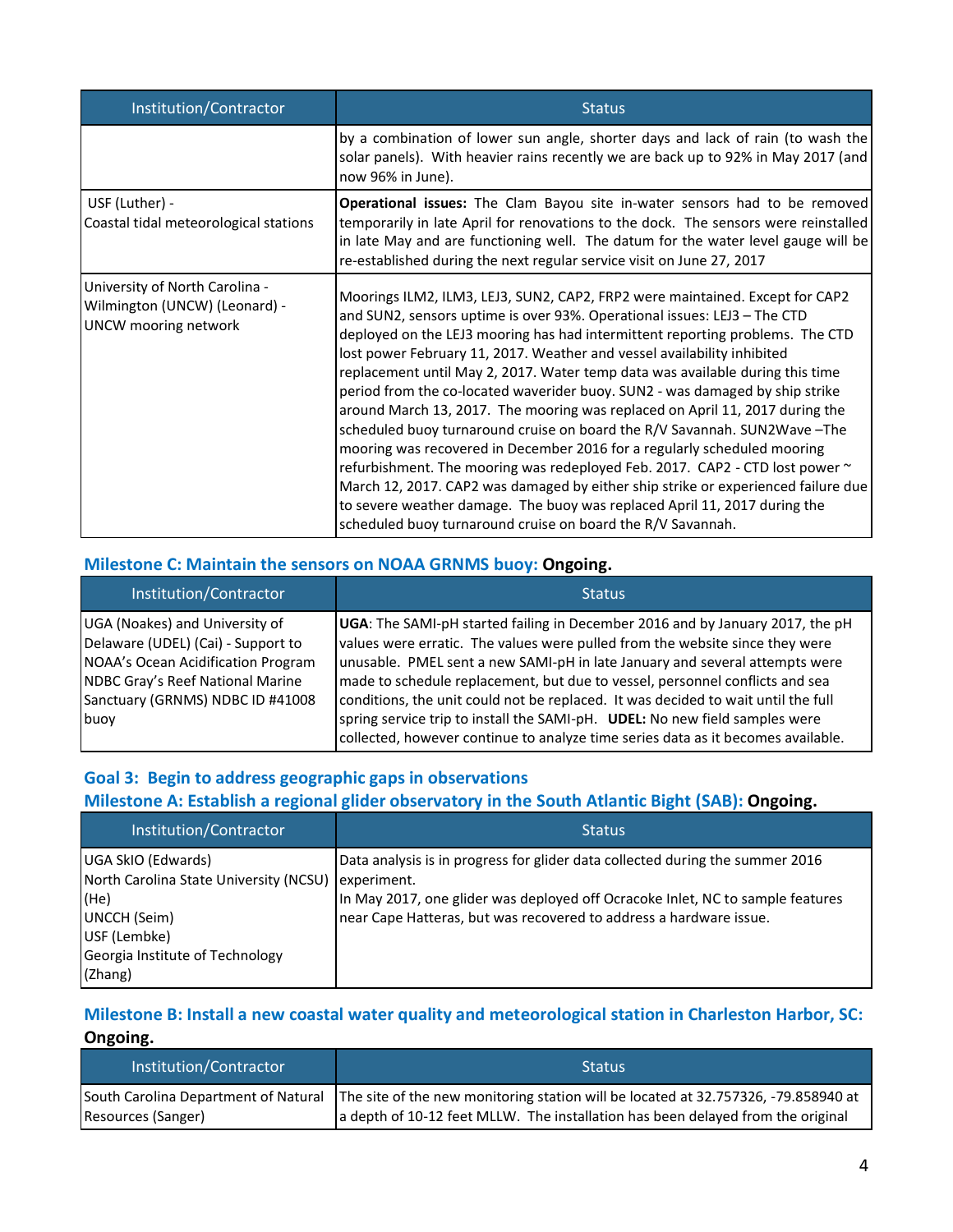| Institution/Contractor | <b>Status</b>                                                                                                                                                                                                                                                                                                                         |
|------------------------|---------------------------------------------------------------------------------------------------------------------------------------------------------------------------------------------------------------------------------------------------------------------------------------------------------------------------------------|
|                        | plan due to the co-location and use of another platform than the one we originally<br>proposed to install. The USCG has been unable to install the site due to vessel<br>Issues and a request by National Marine Fisheries Service to install outside of a<br>May-June spawning window. Installation of the site is expected in July. |

## **Goal 4: Continue delivery of operational model forecasts and products to serve priority users Milestone A: Enhance and operate a Coupled Marine Environmental Assessment and Prediction System for the SE: Ongoing.**

| Institution/Contractor                          | <b>Status</b>                                                                                                                                                                                                                                                                              |
|-------------------------------------------------|--------------------------------------------------------------------------------------------------------------------------------------------------------------------------------------------------------------------------------------------------------------------------------------------|
| NCSU (He) - Support and enhance<br>SABGOM model | Ongoing. Model coupling, model skill assessments, long-term analysis, and<br>generations of several value-added products continues. The PI and his team are<br>also testing data assimilation schemes within the SABGOM modeling system using<br>3Dvar and 4Dvar data assimilation schemes |

#### **Milestone B: Operate the WFS FVCOM ocean model: Ongoing.**

| Institution/Contractor | <b>Status</b>                                                                                                                                                                                                                |
|------------------------|------------------------------------------------------------------------------------------------------------------------------------------------------------------------------------------------------------------------------|
| USF (Weisberg)         | [FVCOM is a prognostic, unstructured-grid, finite-volume, free-surface, 3-D primitive<br>lequation coastal ocean circulation model, and is run in a nowcast/forecast mode.<br>Results are available via SECOORA data portal. |

## **Milestone C: Provide an early warning system for swimming beach and shellfish harvesting waters: Ongoing.**

| Institution/Contractor | <b>Status</b>                                                                                                                                                                                                                                                                                                                                                                                                                                                                                                                      |
|------------------------|------------------------------------------------------------------------------------------------------------------------------------------------------------------------------------------------------------------------------------------------------------------------------------------------------------------------------------------------------------------------------------------------------------------------------------------------------------------------------------------------------------------------------------|
| USC (Porter)           | The geographic focus of this project has shifted from the Edisto area to other<br>beaches and locations in the Charleston Harbor area. Once acceptable models up<br>and running for the swimming beaches of Folly Beach, Sullivans Island and Isle of<br>Palms, and the shellfish harvesting waters within the Charleston Harbor watershed,<br>we envision making the modeling output available to a variety of end users<br>including the Charleston Waterkeeper, SCDHEC, SECOORA, ISSC and the NOAA<br>National Weather Service. |

## **Milestone D: Optimize and enhance the SECOORA Marine Weather Portal (MWP): Ongoing.**

| Institution/Contractor | <b>Status</b>                                                         |
|------------------------|-----------------------------------------------------------------------|
| UNCW (Dorton)          | The site is now hosted on the SECOORA website: http://mwp.secoora.org |

## **Milestone E: Python Data Analysis Tools for Oceanographic Services: Ongoing.**

| Institution/Contractor                                                                 | <b>Status</b>                                         |
|----------------------------------------------------------------------------------------|-------------------------------------------------------|
| Independent Contractor (Filipe Pires<br>Alvarenga Fernandes, Oceanographer,<br>Brazil) | Progress report submitted to Jennifer Bosch, IOOS PO. |

## **2) Scope of Work**

Scope of work remains as described in Year 1 descope [proposal.](http://secoora.org/webfm_send/1862)